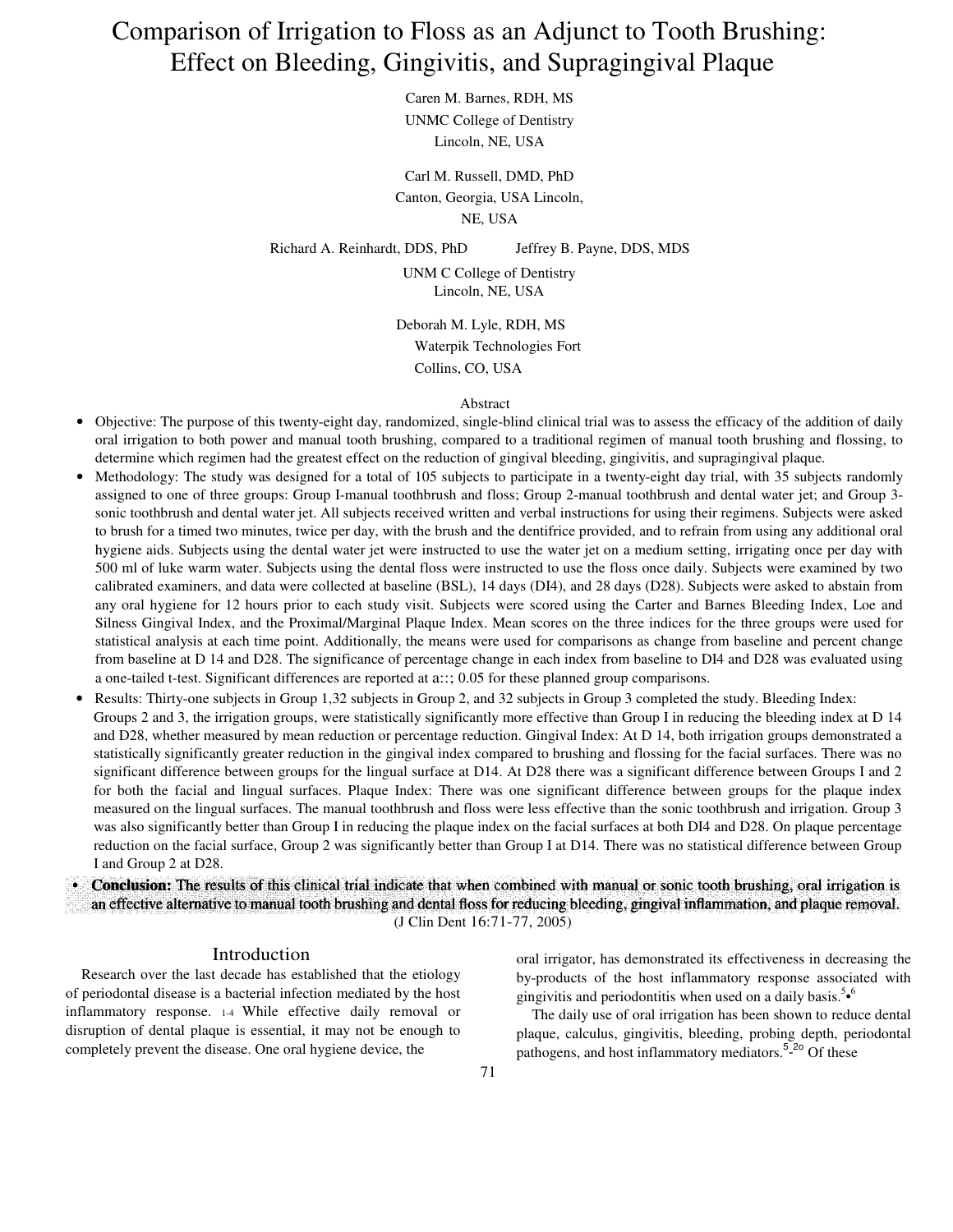clinical parameters, all have demonstrated the same consistency in outcomes over the years, with the exception of supragingival plaque reduction. This single incongruence has led some dental professionals to reject irrigation despite evidence that it improves periodontal health.

One reason for this inconsistency may be that traditional dental plaque indices provide a quantitative measure of plaque. Emerging information indicates plaque is a biofilm. Research demonstrates that dental biofilm is a more complex configuration than previously believed, leading many to speculate that traditional indices are inadequate because they fail to evaluate qualitative changes. This may be the case with home irrigation as several researchers have found that irrigation is capable of reducing subgingival pathogens, thus altering biofilm composi- $\{\text{tion.}^7, 9, 11, 12, 14, 1s, 2o, 21\}$  In addition to reducing subgingival pathogens, oral irrigation irreparably damages bacterial cells. Plaque that remains on irrigated teeth contains bacteria that have ruptured cell walls or incomplete cellular contents, rendering the plaque less potent and less pathogenic.<sup>22</sup> Concomitant to damaging bacterial cells, oral irrigation is effective in removing endotoxins that are produced in the immune response to periodontal infections.<sup>23</sup>

The strongest and most consistent evidence for the benefit of home irrigation is its ability to reduce gingivitis and bleeding.5- 8,10,12-21 Newman, *et a1.<sup>8</sup>* had subjects add daily irrigation with water to routine oral hygiene (brushing and flossing), and found enhanced gingivitis and bleeding reductions over brushing and flossing alone. Others have found similar findings,S,6,8 including Flemmig<sup>10</sup> who observed a 50% greater reduction in bleeding over routine oral hygiene. Drisko's recent research indicated that when daily irrigation with water was added to a regular oral hygiene home regimen, a significant reduction in probing depth, bleeding on probing, and gingival index was observed. II Further, a host modulatory response, as evidenced by changes in the cytokine levels of IL- $\overline{1}B$  and  $\overline{PGE}_2$  which are associated with destructive changes in inflamed tissues and bone resorption, also occurs with the use of oral irrigators.<sup>s</sup>

Traditionally, tooth brushing-power or manual-and flossing have been considered the standard for routine plaque removal and gingivitis reduction. One problem with this regimen is that compliance with floss is  $low.^{24}$  Therefore, the purpose of this study was to assess the efficacy of adding daily oral irrigation to both power and manual tooth brushing, compared to a traditional regimen of manual tooth brushing and flossing, to determine which regimen had the greatest effect on the reduction of bleeding, gingivitis, and supragingival plaque.

# Materials and Methods

# *Subjects*

Adult subjects between 19 to 70 years of age were recruited for this study without regard to sex or ethnic origin. All subjects we\e required to have a medical history indicative of general good health, and to sign an informed consent form approved by the University of Nebraska Medical Center Institutional Review Board. Along with good general health, inclusion criteria included a minimum of 20 evaluable teeth, not including third molars, a minimum mean plaque score of 2.0, and 50% bleeding sites. Onry subjects that reported at least one-time daily brushing were accepted. The exclusion criteria were:

- Systemic disease, such as AIDS, leukemia, cirrhosis, sarcoidosis, diabetes mellitus, or hepatitis;
- A history of rheumatic fever or the need for antibiotic premedication for heart valve replacement, heart valve dysfunction, heart valve prosthesis, or other artificial joints;
- Prophylactic or therapeutic antibiotic use within two months prior to the start of the study;
- Pregnancy or hormone therapy;
- Visual signs of rampant caries or advanced periodontitis;
- Fixed orthodontic appliances or removable prosthodontic appliances; and
- Lack of dexterity required for tooth brushing, flossing, or irrigating.

#### *Study Design*

This single blind, four-week study included 105 subjects, with 35 subjects randomly assigned to each of three groups: Group 1: a manual toothbrush (Oral-B® 35, Oral-B Laboratories, Boston, MA, USA) and dental floss (Reach FlOSSTM, Johnson and Johnson, Skillman, NJ, USA); Group 2: a manual toothbrush (Oral-B® 35) and a Waterpik® dental water jet (WP-60W, Waterpik Technologies, Fort Collins, CO, USA); Group 3: Waterpik sonic toothbrush (SR-700W), and a Waterpik dental water jet (WP-60W).

The manual brush used by subjects in Groups 1 and 2 was a standard soft-bristle brush, with 35 rows of tufts and flat bristles; the floss used was unwaxed and mint-flavored. The Waterpik sonic toothbrush (Figure 1) used by Group 3 utilizes 30,000 strokes per minute with a back-and-forth motion. 'Additionally, it has an electronic feedback mechanism that automatically senses brushing pressure and adjusts the brush speed for optimal performance. The Waterpik dental water jet (Figure 1) utilizes a pulsating stream of water. It has a combination of 1,200 pulsations and a pressure range from 20-90 psi.

Subjects were examined by two experienced examiners who were calibrated by consensus. Each examiner examined the same subjects throughout the study. Data were collected at baseline



Figure 1: *WaterpiJ(" Sonic Toothbrush SR 700 and WaterpiJ(" Dental Jet WP-60W*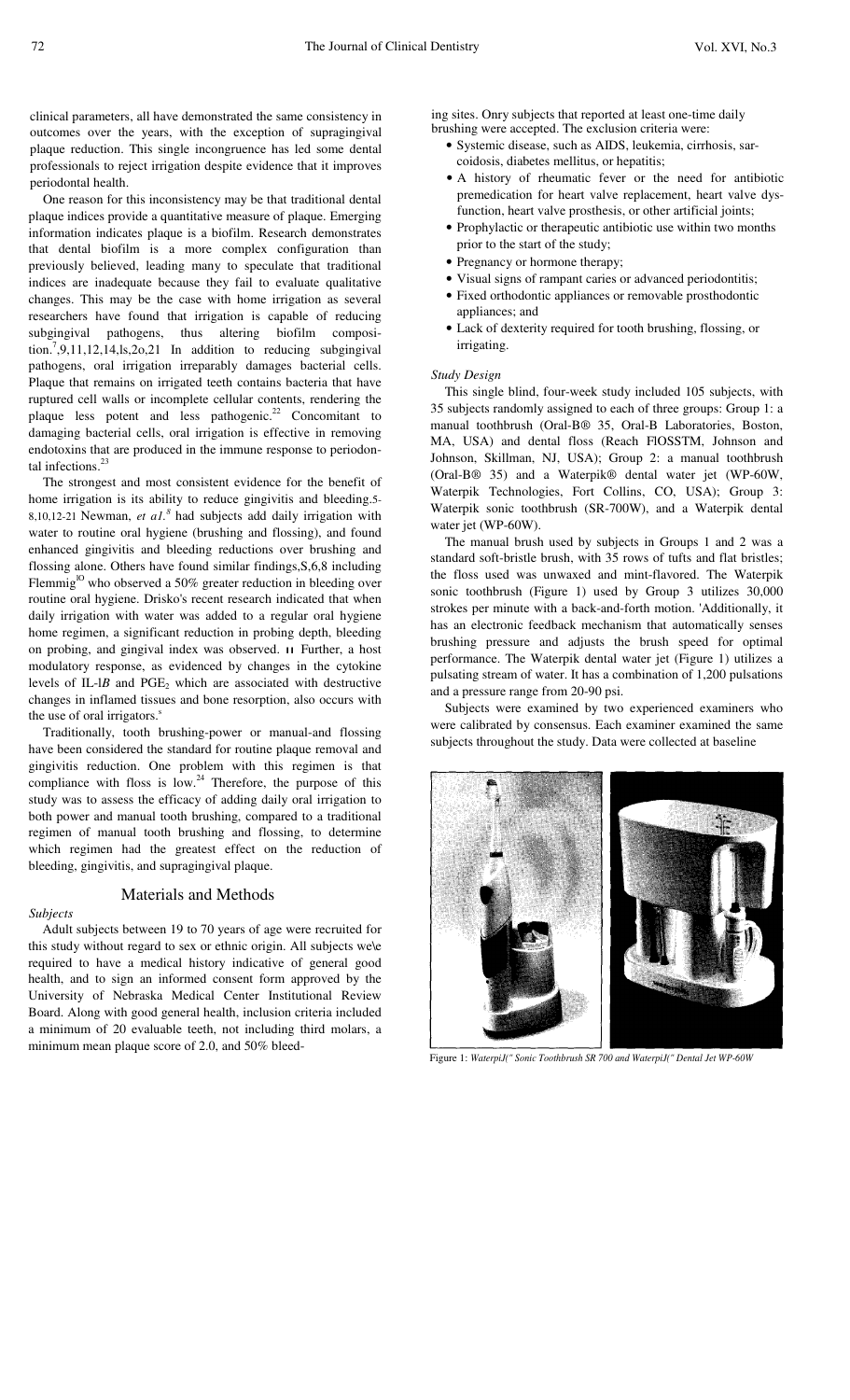(BSL), 14 days (D14) and 28 days (D28). Subjects were asked to abstain from any oral hygiene for 12 hours prior to each study visit.

After baseline data were recorded at the first visit, subjects received the implements required for their assigned oral hygiene regimen. Irrigating instructions (manufacturer's recommended instructions for the Waterpik dental water jet), the Modified Bass technique for the manual toothbrush, and standard of care instructions for flossing were given verbally and in writing. The floss, toothbrushes, and water jet were also demonstrated to each subject on a manikin. Subjects were asked to brush for two minutes (timed), twice per day with the provided brush, and to refrain from using any additional oral hygiene aid not assigned, including therapeutic mouth rinses. The flossing group was instructed to floss once daily in the evening. Correct technique (wrapping the floss around middle fingers, using the index fingers and thumb to guide the floss, contour around the side and move up and down the tooth) was communicated in writing and verbally. The irrigation groups (Groups 2 and 3) were instructed to put the pressure control knob on medium (4 setting or 70 psi), and to maintain this setting throughout use. Irrigation was done once daily in the evening with 500 ml of luke warm water.

Gingival bleeding was scored at interproximal sites of all teeth utilizing the Carter and Barnes Bleeding Index,25 a binary index denoting 0 for no bleeding and 1 for bleeding. Gingivitis was scored at six sites per tooth (mesial, central, and distal locations on the facial and lingual sides) utilizing the Loe and Silness Gingival Index. $^{26}$  Prior to scoring the plaque index, subjects had their plaque disclosed with a disclosing solution (FDC #3 red). Supragingival plaque was scored utilizing the Proximal/Marginal Plaque Index. $27$  This dental plaque scoring method has six levels designated 0, 1,2,3,4, and 5. The indices were designated special values for sites that were missing or not scored (Figure 2).

> Carter and Barnes Bleeding Index  $0 =$ No Bleeding  $1 = B$ leeding

Number of Sites Bleeding =  $%$  of Bleeding Total Number of Sites

#### Loe and Silness Gingival Index  $0 =$

Normal gingiva

- 1 = Mild inflammation-slight changes in color, slight edema; no bleeding upon probing
- 2 = Moderate inflammation-redness, edema and glazing; bleeding upon probing
- 3 = Severe inflammation-marked redness and edema, ulceration, tendency for spontaneous bleeding

ProximallMarginal Plaque Index

- 0= No Plaque
- $1 =$  Separate flecks of plaque covering less than  $1/3$  of the area.

2 = Discrete areas or bands of plaque covering less than 1/3 of the area

3 = Plaque covering 1/3 of the area

 $4$  = Plaque covering more than 1/3 but less than 2/3 of the area  $5 =$ Plaque covering 2/3 or more of the area



#### *Statistical Analysis*

The three variables of interest for this clinical trial were the bleeding index, gingival index, and plaque index. Each index was measured at numerous specific anatomical sites for each subject at each of the three time points: BSL, D14, and D28. Mean index values within subjects were calculated for facial and lingual sites separately for each index at each time point. The percentage change in each mean index from baseline was calculated for each subject for each follow-up measurement. The percentage change in each index was calculated for each subject by dividing the difference in subject means (follow-up - baseline) by the baseline mean value (times 100 to express as percent).

The significance of percentage change in each index from baseline to each follow-up was evaluated using a one-tailed t-test. Group 1 was used as a control reference for comparison to Group 2 and Group 3. Statistical comparisons between groups were done using one-tailed t-tests. Actual p-values are reported with significant differences accepted at a :s 0.05 for these planned group compansons.

Data management was accomplished using FileMaker Pro 4 (Claris, Santa Clara, CA, USA). Statistical analysis was done using IMP 5.1.2 (SAS Institute, Cary, NC, USA).

# Results

At the conclusion of the study there were 31 subjects in Group 1, 32 subjects in Group 2, and 32 subjects in Group 3. Illness, requiring treatment with antibiotics, caused nine subjects to be dismissed; one subject was dismissed due to illness requiring treatment with corticosteroids. The dismissals appeared to be random across the groups and likely did not affect the outcome. There were no adverse events during the study.

#### *Overall Findings*

The means and standard deviations on the bleeding index, gingival index, and plaque index are provided in Table I. The mean values for the bleeding index, gingival index, and plaque index were reduced from baseline at both Dl4 and D28 followup times, on facial and lingual sites, for each of the three groups. The gingival health measures of the bleeding index and gingival index showed a statistically significant percentage reduction in each group at each follow-up time as indicated by asterisks. Percentage reduction in plaque index was statistically significant for all groups and all follow-up times, except for Group 1 at Dl4 of follow-up. In that case, the mean.percentage reduction in plaque index was not significantly greater than zero.

#### *Bleeding Index for Facial Surfaces*

The percent reduction in the bleeding index on the facial surface (Table II) was greater in Group 2 (64.2) than Group 1  $(47.3)$  at Dl4 ( $p = 0.0180$ ). At D28, the Group 2 percent reduction (59.2) was also significantly greater than that for Group 1 (30.6) at  $p = 0.0014$ . For Group 3, the facial percent reduction in bleeding index was 60.6 at D14, which was significantly greater than 47.3 for Group 1 ( $p = 0.0493$ ). At D28 for Group 3, the facial percent reduction in bleeding index was 50.6 versus 30.6 for Group 1, a significant statistical difference at  $p = 0.0172$ .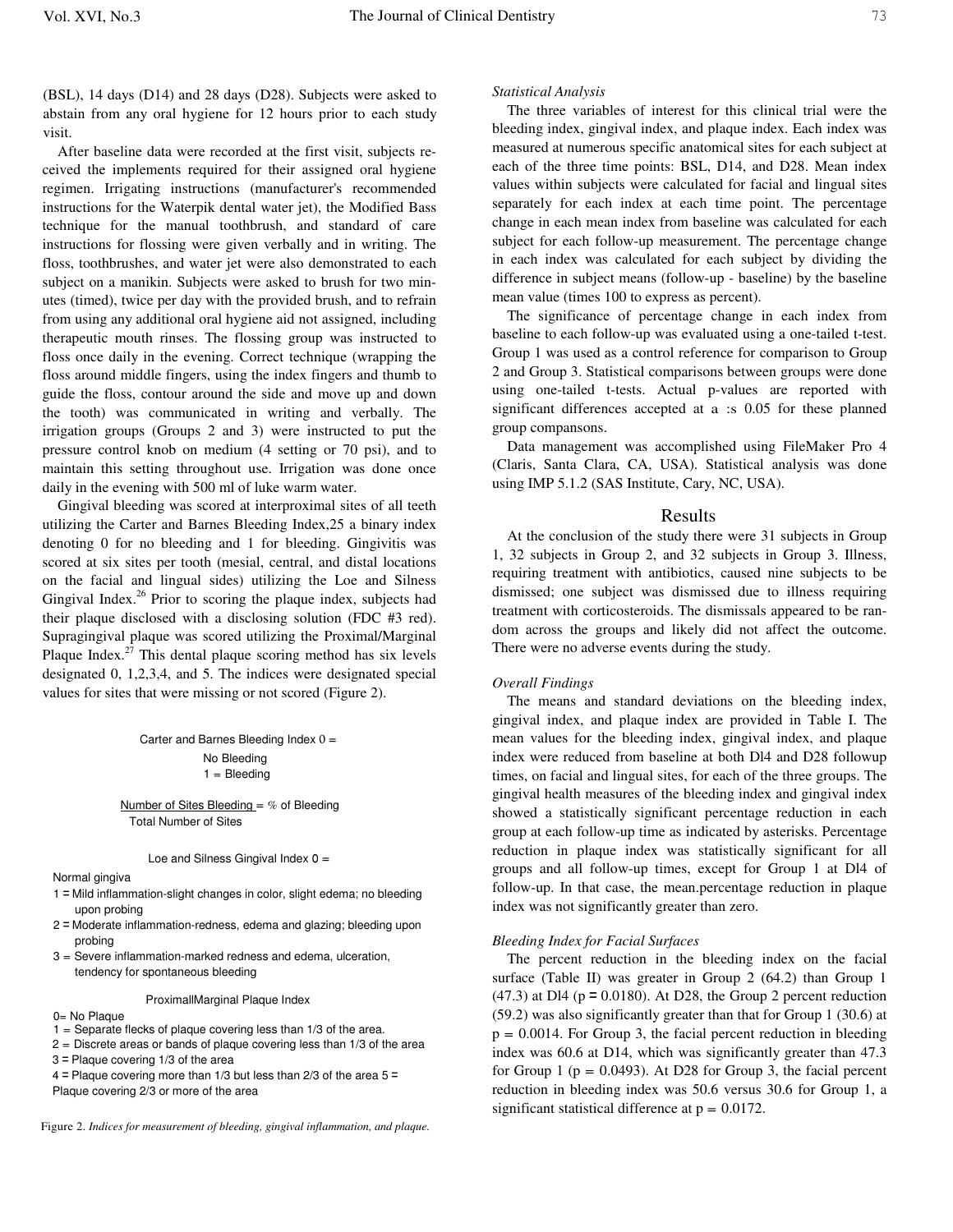**Table I** Overall Means and Standard Deviations of Raw Scores for Gingival Health Measures and Plaque Index

|                    |      | <b>Bleeding Index</b> | Gingival Index |           | Plaque Index |             |
|--------------------|------|-----------------------|----------------|-----------|--------------|-------------|
| Group I            | Mean | <b>SD</b>             | Mean           | <b>SD</b> | Mean         | <b>SD</b>   |
| Baseline (facial)  | 0.44 | 0.23                  | 1.28           | 0.20      | 3.37         | 0.63        |
| 2-weeks (facial)   | 0.25 | $0.21*$               | 1.13           | $0.17*$   | 3.14         | $0.51*$     |
| 4-weeks (facial)   | 0.27 | $0.20*$               | 1.14           | $0.15*$   | 2.99         | 0.41<br>sk. |
| Baseline (lingual) | 0.60 | 0.21                  | 1.37           | 0.19      | 3.49         | 0.34        |
| 2-weeks (lingual)  | 0.39 | $0.19*$               | 1.23           | $0.18*$   | 3.27         | $0.32*$     |
| 4-weeks (lingual)  | 0.40 | $0.21*$               | 1.23           | $0.17*$   | 3.18         | $0.34*$     |
| Group 2            |      |                       |                |           |              |             |
| Baseline (facial)  | 0.47 | 0.22                  | 1.29           | 0.18      | 3.36         | 0.54        |
| 2-weeks (facial)   | 0.18 | $0.16*$               | 1.06           | $0.12*$   | 2.95         | $0.64*$     |
| 4-weeks (facial)   | 0.17 | $0.13*$               | 1.08           | $0.10*$   | 3.04         | $0.51*$     |
| Baseline (lingual) | 0.63 | 0.23                  | 1.41           | 0.23      | 3.60         | 0.47        |
| 2-weeks (lingual)  | 0.39 | $0.24*$               | 1.21           | $0.22*$   | 3.26         | $0.60*$     |
| 4-weeks (lingual)  | 0.34 | $0.19*$               | 1.20           | $0.17*$   | 3.22         | $0.44*$     |
| Group 3            |      |                       |                |           |              |             |
| Baseline (facial)  | 0.49 | 0.24                  | 1.29           | 0.21      | 3.43         | 0.59        |
| 2-weeks (facial)   | 0.20 | $0.22*$               | 1.07           | $0.16*$   | 2.81         | $0.64*$     |
| 4-weeks (facial)   | 0.23 | $0.16*$               | 1.12           | $0.12*$   | 2.83         | $0.67*$     |
| Baseline (lingual) | 0.60 | 0.19                  | 1.38           | 0.19      | 3.64         | 0.41        |
| 2-weeks (lingual)  | 0.36 | $0.24*$               | 1.21           | $0.18*$   | 3.25         | $0.42*$     |
| 4-weeks (lingual)  | 0.37 | $0.23*$               | 1.22           | $0.17*$   | 3.27         | $0.43*$     |

\*Percent reduction values significantly different from zero by I-tailed t-test at 0.05 (all significant except facial PI in Group I at 2 weeks).

#### *Bleeding Index for Lingual Surfaces*

The percent reduction in bleeding on the lingual surfaces (Table II) was not significantly different between Group 1 and either Group 2 or Group 3 at either Dl4 or D28. For Groups 1, 2, and 3, the mean percent reductions in bleeding index at Dl4 on the lingual surfaces were 31.2, 40.7, and 41.0, respectively. For Groups 1, 2, and 3, the mean percent reductions in bleeding index at D28 on the lingual surfaces were 26.9,37.7, and 36.2, respectively.

#### *Gingival Index for Facial Surfaces*

The percent reductions in the gingival index at D14, for Groups 1, 2, and 3 on facial surfaces (Table III) were 11.3, 17.1, and 15.8, respectively. Group 1 was significantly less compared to both Group 2 ( $p = 0.0076$ ) and to Group 3 ( $p = 0.0279$ ). The percent reductions in the gingival index at D28 for Groups 1, 2, and 3 on facial surfaces were 9.9,15.1, and 11.4, respectively. Group 1 was significantly less compared to Group 2 ( $p = 0.0350$ ), but not Group 3 ( $p = 0.3022$ ).

#### *Gingival Index for Lingual Surfaces*

The mean percent reductions in the gingival index at D 14, for Groups 1,2, and 3 on lingual surfaces (Table III) were 12.4, 13.5, and 11.9, respectively. Group 1 was not significantly different from either Group 2 ( $p = 0.3381$ ) or Group 3 ( $p \sim 0.4278$ ) on this measure. The percent reductions in the gingival index at D28, for Groups 1,2, and 3 on lingual surfaces were 9.4, 14.2, and 10.8, respectively. Group 1 was significantly less compared to Group 2  $(p = 0.045)$ , but not significantly different from Group 3.

| Table II              |  |
|-----------------------|--|
| <b>Bleeding Index</b> |  |

|                                            |      | <b>Percent Reduction</b> |  |  |
|--------------------------------------------|------|--------------------------|--|--|
| Group I                                    | Mean | <b>SD</b>                |  |  |
| Baseline (facial)<br>2-weeks<br>(facial)   | 47.3 | $27.8*$                  |  |  |
| 4-weeks (facial)                           | 30.6 | 48.2*                    |  |  |
| Baseline (lingual)<br>2-weeks<br>(lingual) | 31.2 | $32.2*$                  |  |  |
| 4-weeks (lingual)                          | 26.9 | 48.2*                    |  |  |
| Group 2                                    |      |                          |  |  |
| Baseline (facial)<br>2-weeks<br>(facial)   |      |                          |  |  |
| 4-weeks (facial)                           | 64.2 | $29.6*$                  |  |  |
| Baseline (lingual)                         | 59.2 | $25.4*$                  |  |  |
| 2-weeks<br>(lingual)                       | 40.7 | 35.3*                    |  |  |
| 4-weeks (lingual)                          | 37.7 | $46.3*$                  |  |  |
| Group 3                                    |      |                          |  |  |
| Baseline (facial)                          |      |                          |  |  |
| (facial)<br>2-weeks                        | 60.6 | $36.4*$                  |  |  |
| 4-weeks (facial)                           | 50.6 | 34.1                     |  |  |
| Baseline (lingual)                         |      | *                        |  |  |
| 2-weeks<br>(lingual)                       | 41.0 | $36.1*$                  |  |  |
| 4-weeks (lingual)                          | 36.2 | 39.1                     |  |  |
|                                            |      |                          |  |  |

\* \*Percent reduction values significantly different from zero by I-tailed t-test at 0.05 (all significant except facial PI in Group 1 at 2 weeks)

# **Table III** Gingival Index

|                                                                        | <b>Percent Reduction</b> |                    |  |
|------------------------------------------------------------------------|--------------------------|--------------------|--|
| Group 1                                                                | Mea                      | <b>SD</b>          |  |
| Baseline<br>(facial)<br>2-weeks<br>(facial)                            | 11.3                     | $7.1*$             |  |
| 4-weeks (facial)                                                       | 9.9                      | 10.0<br>*          |  |
| Baseline (lingual)<br>2-weeks<br>(lingual)                             | 12.4                     | 11.0<br>*          |  |
| 4-weeks (lingual)                                                      | 9.4                      | 10.7               |  |
| Group 2                                                                |                          |                    |  |
| Baseline (facial)<br>(facial)<br>2-weeks<br>4-weeks (facial)           | 17.1<br>15.1             | $7.9*$<br>$10.3*$  |  |
| Baseline (lingual)<br>(lingual)<br>2-weeks<br>4-weeks (lingual)        | 13.5<br>14.2             | $11.6*$<br>$10.9*$ |  |
| Group 3                                                                |                          |                    |  |
| <b>Baseline</b><br>(facial)<br>2-weeks<br>(facial)<br>4-weeks (facial) | 15.8<br>11.4             | 11.8*<br>$13.5*$   |  |
| Baseline (lingual)<br>2-weeks<br>(lingual)<br>4-weeks (lingual)        | 11.9<br>10.8             | $10.2*$<br>$11.9*$ |  |

\*Percent reduction values significantly different from zero by I-tailed t-test al 0.05 (all significant except facial PI in Group 1 at 2 weeks)

#### *Plaque Index for Facial Surfaces*

The mean percentage reductions in the plaque index at D14, for Groups 1, 2, and 3 on facial surfaces (Table IV) were 5.1, 11.5, and 17.6, respectively. Group 1 was significantly less tharJ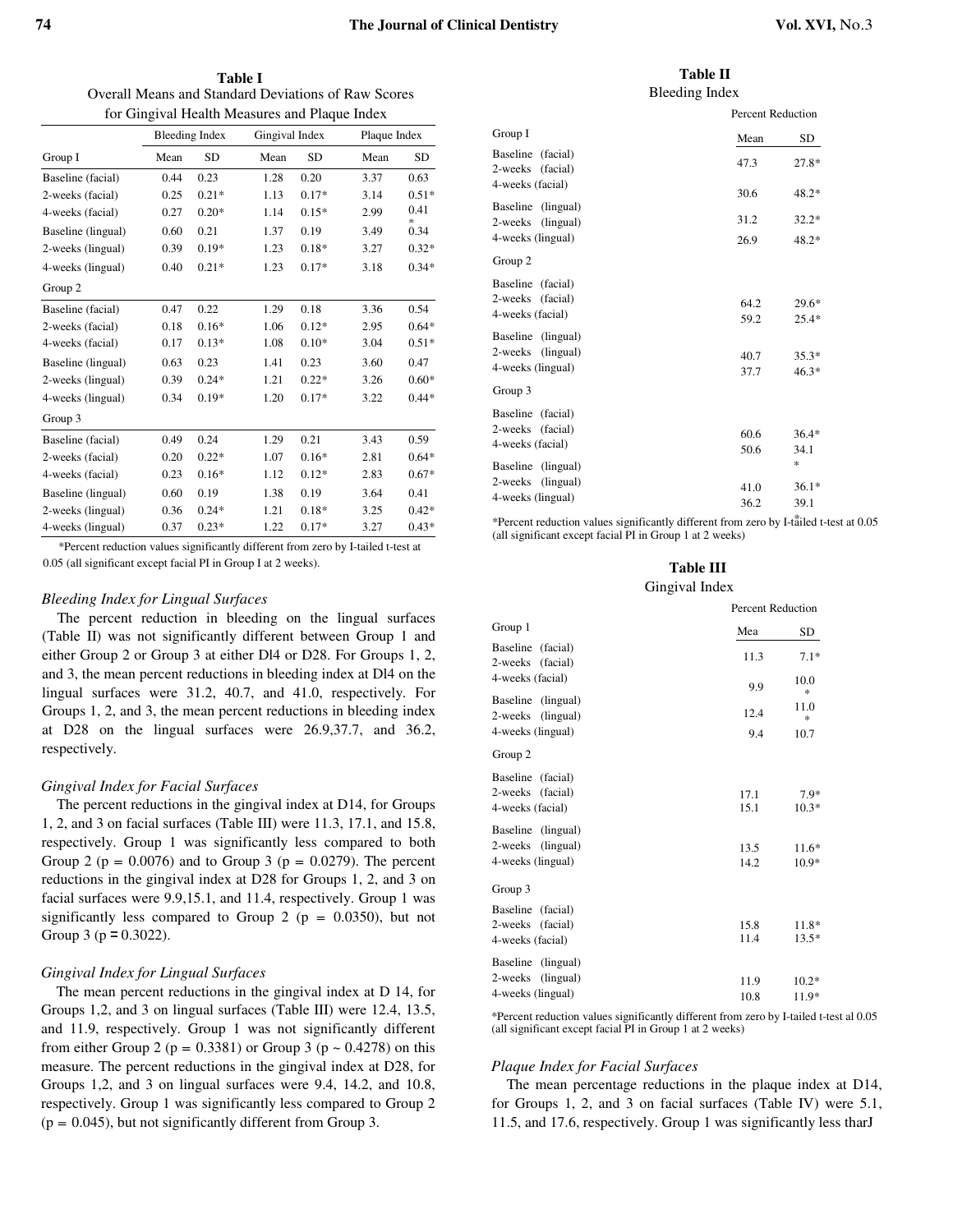|                                             | Plaque Index             |           |
|---------------------------------------------|--------------------------|-----------|
|                                             | <b>Percent Reduction</b> |           |
| Group I                                     | Mean                     | <b>SD</b> |
| Baseline<br>(facial)<br>2-weeks (facial)    | 5.1                      | 14.3<br>* |
| 4-weeks (facial)                            | 9.0                      | 17.3<br>* |
| Baseline (lingual)<br>(lingual)<br>2-weeks  | 5.7                      | 10.4<br>* |
| 4-weeks (lingual)                           | 8.1                      | 11.9      |
| Group 2                                     |                          |           |
| Baseline<br>(facial)<br>2-weeks<br>(facial) |                          |           |
| 4-weeks (facial)                            | 11.                      | $15.5*$   |
| Baseline (lingual)                          | 8.8                      | $12.4*$   |
| 2-weeks<br>(lingual)                        | 9.5                      | $13.1*$   |
| 4-weeks (lingual)                           | 10.                      | $9.4*$    |
| Group 3                                     |                          |           |
| Baseline<br>(facial)                        |                          |           |
| 2-weeks (facial)                            | 17.6                     | 13.9*     |
| 4-weeks (facial)                            | 17.3                     | $12.3*$   |
| Baseline<br>(lingual)                       |                          |           |
| (lingual)<br>2-weeks                        | 9.9                      | $12.6*$   |
| 4-weeks (lingual)                           | 9.4                      | 12.1      |

Table IV

\*Percent reduction values significantly different from zero by I-tailed t-test at 0.05 (all significant except facial PI in Group I at 2 weeks)

centage reductions in the plaque index at D28, for Groups 1,2, significantly less than Group 3 at  $p = 0.0109$ .

#### *Plaque Indexfor Lingual Surfaces*

9.5, and 9.9, respectively. Group 1 was not significantly different from Group 2 or Group 3 on this measure. The mean percentage reductions in the plaque index at D28, for Groups 1,2, and 3 on lingual surfaces were 8.1, 10.2, and 9.4, respectively. Group 1 was not significantly different from Group 2, but was significantly less than Group 3 at  $p = 0.0109$ .

Table V summarizes the group comparisons on facial surfaces by expressing the ratio of the percent reduction of each index in Group 2 and Group 3 compared to Group 1. For example, the ratio of the percent reduction of the bleeding index at D28 in

# Table V Ratios of Percentage Reduction of Facial I

| 2-weeks         | Group 2/Group I | Group 3/Group I |
|-----------------|-----------------|-----------------|
| Bleeding Index  | 1.36            | 1.28            |
| Girigival Index | 1.51            | 1.40            |
| Plaque Index    | 2.25            | 3.45            |
| 4-weeks         | Group 2/Group I | Group 3/Group I |
| Bleeding Index  | 1.93            | 1.65            |
| Gingival Index  | 1.53            | 1.15            |
|                 |                 |                 |
| Plaque Index    | 0.98            | 1.92            |

Group 2 compared to Group 1 would be  $59.2/30.6 = 1.93$ , a near two-fold increase in percent reduction. This gives a single number comparison. It can be seen from Table V that the gingival health measures of bleeding index and gingival index range between 1.15 and 1.93 across the two follow-up times. Plaque index ratios were much more variable due to fluctuations in both numerator and denominator values.

### Discussion

Although it is universally recognized that interproximal cleaning is essential for controlling periodontal disease, many people have difficulty accomplishing this with traditional dental floss. It has been documented that about 30% of the adult population use floss, and even fewer (22%) use it correctly.24 Additionally, when given a preference, most patients choose an alternative device over manual floss.<sup>28</sup>-<sup>30</sup>

Group 2 at  $p = 0.0434$ , and Group 3 at  $p = 0.0005$ . The mean per- these results, it appears that the manual or power tooth brushing, and 3 on facial surfaces were 9.0, 8.8, and 17.3, respectively. water, is as effective as a traditional brushing and flossing routine, Group 1 was not significantly different from Group 2, but was and in some cases may provide superior results for reducing This study shows that the addition of oral irrigation to either manual or power tooth brushing provides significant benefits to oral health through greater reductions in bleeding and gingivitis over traditional brushing and flossing, notably with a near twofold increase in the percent reduction in bleeding in Group 2 compared to Group 1. While oral irrigation studies in the past have allowed subjects who flossed to continue with their regimen, this is the first study to evaluate the use of oral irrigation and brushing compared to a group of subjects that included both brushing and flossing. This finding may be important to individuals who either do not floss, or have significant difficulties flossing. Based on plus the use of an oral irrigation device once daily with plain bleeding and gingivitis.

The mean percentage reductions in the plaque index at D 14, likely related to both the ability of irrigation to reduce subgingival for Groups 1,2, and 3 on lingual surfaces (Table IV) were 5.7, pathogens and to modulate the host response. Cobb and The reason oral irrigation is as effective as flossing in this study is not completely understood. Based on previous studies, it is investigators demonstrated via electron microscope that oral irrigation with water reduced periodontal pathogens up to six millimeters, and reduced the fibrin-like network housing the plaque.<sup>9</sup> Likewise, Drisko, *et* at. demonstrated spirochete reduction up to 6 mm.<sup>11</sup> In 1994, Chaves, *et at*. found that oral irrigation with either water or 0.04% chlorhexidine reduced subgingival pathogens over tooth brushing plus 0.12% chlorhexidine rinsing and tooth brushing alone.<sup>7</sup> They noted that even though water irrigation reduced subgingival pathogens, it did not significantly change the measurement of supragingival plaque. At the same time, they found that inflammation was reduced independent of plaque removal.

> Chaves, *et at.* further speculated that oral irrigation may produce a change in the host response.<sup>7</sup> In 2000, Cutler, et al. demonstrated the host modulatory effect of oral irrigation by showing that daily irrigation with water reduced the gingival crevicular fluid measures of pro-inflammatory mediators IL-13 and PGE<sub>2</sub>, while increasing an anti-inflammatory mediatory IL-IO and holding stable IFNy better than routine oral hygiene.<sup>5</sup> Further, Cutler, *et at.* noted that only the addition of irrigation produced this host modulatory change.<sup>5</sup> Tooth brushing alone did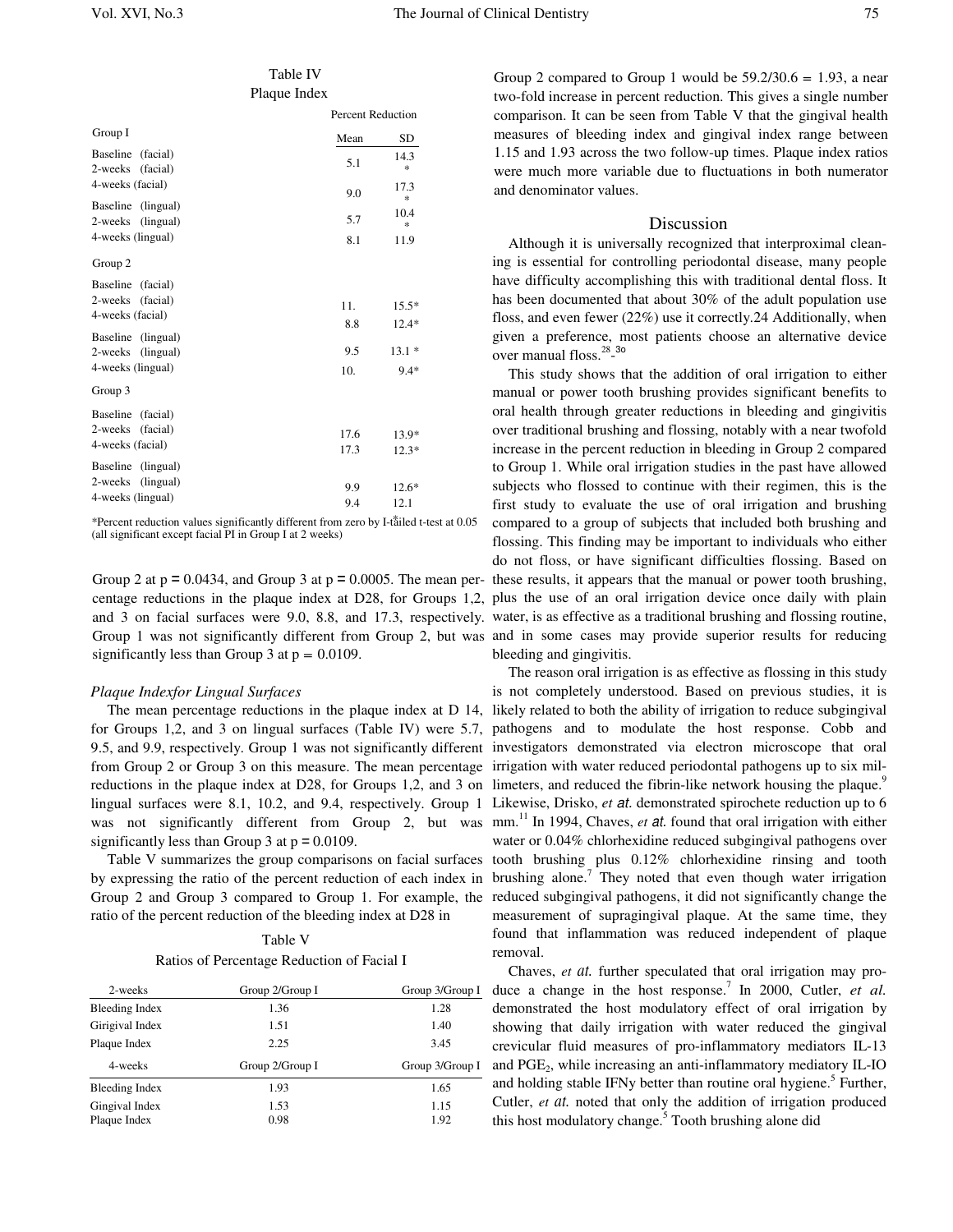not. Interestingly, the reduction in bleeding could not be linked to plaque removal, but rather was correlated to the reduction of IL-~. 5 In 2002, AI-Mubarak, *et al.* found that twice daily water irrigation via a soft subgingival tip (Pik Pocket® subgingival irrigation tip, Waterpik Technologies, Fort Collins, CO) reduced both traditional clinical measures of periodontitis and serum measures of  $IL \sim$  and  $PGE_2$  in individuals living with diabetes better than tooth brushing alone.<sup>6</sup>

Oral irrigation has a long history of reducing bleeding and gingivitis independent of plaque removal. While this sounds contradictory, emerging information on the virulence of plaque are beginning to provide answers. Full understanding will only come with further research into the complexities of plaque as a biofilm. Socransky and Haffajee $31$  noted that hydrodynamics affect both the physical shear stress and the rate at which nutrients are transported to the surface of plaque, and that these impact the structure and growth of plaque. They also state that modification of the host response affects plaque habitat and the colonization of microbiota. $31$  These findings have similarities to a 1988 study by Cobb, *et al.* who found that non-irrigated areas had plaque and debris in fibrin-like mesh, while irrigated sites had little or no fibrin mesh present.<sup>9</sup>

Flossing is a mainstay in the culture of dental professionals. Moving away from traditional devices with concrete methods of removing plaque to products that provide benefits via a host modulatory effect may be difficult. Studies such as this contribute to a healthy professional discourse that paves the road for future research and product development.

The results of this clinical trial support the findings of previous research in that the mechanism by which oral irrigation improves gingival health is not completely understood. A consistent finding in previous research is that the use of an oral irrigator improves bleeding and gingivitis without a direct correlation to a reduction in the amount of plaque, suggesting the disruption of plaque and subsequent removal of endotoxins weakens the pathogenicity of the plaque. Oral healthcare providers are challenged consistently to achieve even 30% patient compliance with flossing,24 making the selection of alternative interdental cleaning devices all the more important. Significant improvements in oral health occurred regardless of toothbrush type, so it is likely that many patients currently using a power toothbrush may get further improvements in oral health by the addition of oral irrigation. The results of this clinical trial indicate that when combined with tooth brushing, oral irrigation is an effective alternative to traditional dental floss for reducing bleeding and gingival inflammation.

Based upon the findings in this study, further research on the long-term effects of irrigation regimens is warranted.

# Conclusions

The results of this study reveal the following:

1) Oral irrigation paired with a manual toothbrush was statistically better at reducing bleeding and gingivitis than manual brushing and flossing. Notably, the group utilizing oral irrigation and manual brushing had a near two-fold increase in the percent reduction of bleeding, compared to the group utilizing a manual brush and floss.

2) Oral irrigation paired with a power toothbrush was statis-

tically better at reducing bleeding and better at reducing gingivitis than manual brushing and flossing.

3) Oral irrigation and manual brushing removed plaque as well as manual brushing and flossing on lingual surfaces, while oral irrigation plus power brushing was statistically better than manual brushing and flossing on facial surfaces.

Acknowledgment: We gratefully acknowledge the contributions made by Julie Layton, CDA, Ms. Marian Schmid, and Ms. Diane Thompson to this project. And the authors would like to thank Ms. Carol Jahn for her editorial contributions. This research was supported by Waterpik Technologies.

*For further correspondence with the author(s) of this paper, contact Caren Barnes -cbarnes@unmc.edu.*

# References

- I. Page RC, Komman KS: The pathogenesis of human periodontitis: An introduction. *Periodontol2000* 14:9-11, 1997.
- 2. Komman KS, Page RC, Tonetti MS: The host response to the microbial challenge in periodontitis: Assembling the players. *Periodontol2000 14:33-35,* 1997.
- 3. Armitage GC: Periodontal diseases: Diagnosis. *Ann Periodontoll:37-215,* 1996.
- 4. Ishikawa I, Nakashima K, Kosedi T, Nagaswa T, Wantabe H, Arakwa S, Nitta H, Nishikara T: Induction of the immune response to periodontopathic bacteria and its role in the pathogenesis of periodontitis. *Periodontol 2000* 14:79-111, 1997.
- 5. Cutler CW, Stanford TW, Cederberg A, Boardman TJ, Ross C: Clinical benefits of oral irrigation for periodontitis are related to reduction of proinflammatory cytokine levels and plaque. J *Clin PeriodontoI27:134-143,* 2000.
- 6. AI-Mubarak S, Ciancio S, Aljada A, Awa H, Hamouda W, Ghanim H, Zambon J, Boardman TJ, Mohanty P, Ross C, Dandona P: Comparative evaluation of adjunctive oral irrigation in diabetics. J *Clin Periodontol 29:* 295-300,2002.
- 7. Chaves ES, Komman KS, Manwell MA, Jones AA, Newhold DA, Wood RC: Mechanism of irrigation effects on gingivitis. J *Periodontol* 65: 1016-1021, 1994.
- *8.* Newman MG, Cattagriga M, Etiene D, Flemmig T, Sanz M, Komman KS, Doherty F, Moore DJ, Ross C: Effectiveness of adjunctive irrigation in early periodontitis: Multi-center evaluation. J *PeriodontoI65:224-229, 1994.*
- *9.* Cobb CM, Rodgers RL, Killoy WJ: Ultrastructural examination of human periodontal pockets following the use of an oral irrigation device *in vivo.* J *PeriodontoI59:155-163, 1988.*
- 10. Flemmig TF, Epp B, Funkenhauser Z, Newman MG, Komman KS, Hawbitz I, Klaiber B: Adjunctive supragingival irrigation with acetylsalicylic acid in periodontal supportive therapy. J *Clin Periodontol* 22:427-433, 1995.
- *11.* Drisko CL, White CL, Killoy WJ, Mayberry WE: Comparison of darkfield microscopy and a flagella stain for monitoring the effect of a Water Pik on bacterial motility. J *PeriodontoI58:381-386, 1987.*
- *12.* Ciancio SG, Mather ML, Zambon JJ, Reynolds HS: Effect of a chemotherapeutic agent delivered by an oral irrigation device on plaque, gingivitis, and subgingival microflora. J *PeriodontoI60:310-315, 1989.*

13.Flemmig TF, Newman MG, Doherty PM, Grossman E, Meckel AH, Bakdash . MB: Supragingival irrigation with 0.06% chlorhexidine in naturally occurring

gingivitis I. 6-month clinical observations. J *PeriodontoI61:1l2-117,* 1990.

- *14.* Jolkovsky DL, Waki MY, Newman MG, Otono-Corgel J, Madison M, Flemmig TF, Nacknani S, Nowzari H: Clinical and microbiological effects of subgingival and gingival marginal irrigation with chlorhexidine gluconate. J *PeriodontoI61:663-669, 1990.*
- 15. Brownstein CN, Briggs SD, Schweitzer KL, Briner WW, Komman KS: Irrigation with chlorhexidine to resolve naturally occurring gingivitis: A methodologic study. J *Clin PeriodontoI17:588-593, 1990.*
- 16. Felo A, Shibly 0, Ciancio SG, Lauciello FR, Ho A: Effects of subgingival chlorhexidine irrigation on peri-implant maintenance. *Am* J *Dent* 10: 107-110, 1997.
- 17. Hugoson A: Effect of the Water Pik device on plaque accumulation and